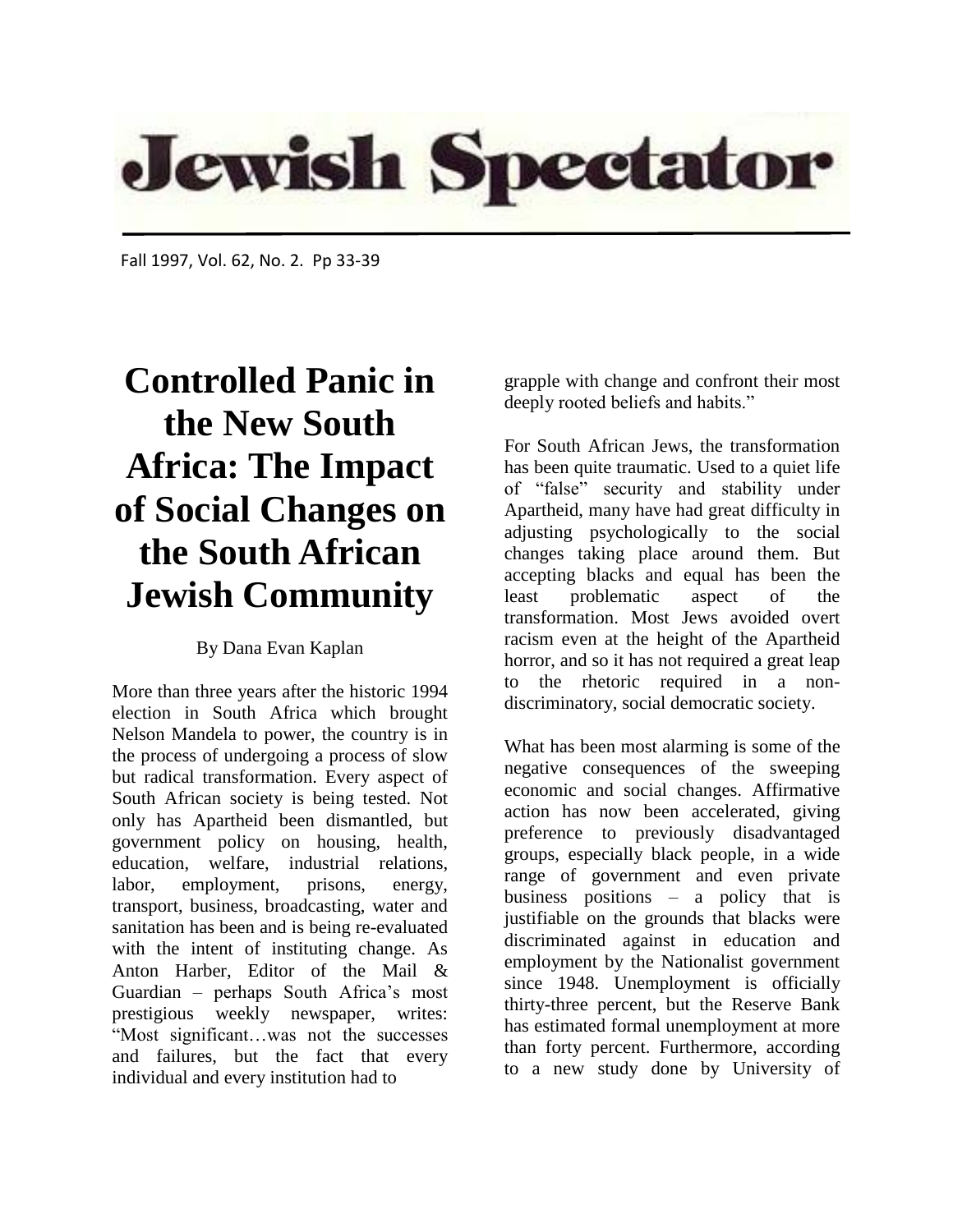Durban-Westville researchers, there are seven million squatters in South Africa.

Although most Jews understand the circumstances surrounding the affirmative action policy, the resulting pressure on whites encourages young people to leave the country, and their parents to encourage this emigration. While this economic pressure applies to all whites, Jews, who are more likely to own their own businesses than other groups and thus may be less likely to be negatively affected, may be in a relatively good position. Nonetheless, the percentage of Jews leaving is still the highest.

A recent front-page article in The Sunday Independent, another prestigious South African weekly, described the flood of emigration after the King David School in Linksfield, Johannesburg, finished the school year: "The Board of Jewish Education's official figure for pupils leaving the two Johannesburg day schools to emigrate is seventy-seven. But the consensus from the emigrant families who spoke to The Sunday Independent is that the figure is much higher." The newspaper described how many of the families had been subjected to muggings, break-ins, attempted murder and other acts of violence. One woman stated that she was watching television when machine-gun fire disturbed her: "Then the lights went out and before locking myself in my bathroom and pushing the panic button, I peered out the window to see eight men armed with machine guns in my garden trying to get into the house."

All South Africans, and especially whites, fear crime and violence more than anything else. And, according to the World Health Organization, rising rates of violent crime has made South Africa the most murderous country in the world. The murder rate of 53.5 people for every 100,000 is more than

five times that of the United States. To give some concrete idea of how prevalent crime is, an armed robber occurs at an average of every five minutes, and a burglary every three minutes. A murder occurs every twenty-nine minutes.

Car hijacking, especially in Johannesburg, has become common. Hijackers approach a car, usually an expensive one and mostly at a red traffic light. They force the driver to relinquish the car, usually by gun-point. In the more fortunate cases, the hijackers drive away with the car, leaving the driver unharmed. In other situations, they will shoot the driver, usually without provocation. About 17,000 such hijackings were reported in 1995, the last year for which data is available, and thirty-six people were murdered during hijackings. The majority of these murders occurred in Johannesburg.

The effect of these hijacking murders, as well as some highly publicized break-in murder in affluent white suburbs, has been to produce paranoia and renewed hysteria in many white homes. Most Johannesburg houses have barbed wire and even electrified fences, and large guard dogs and private armed patrol companies are common. Some neighborhoods are now petitioning the city to allow them to wall off their area and post a twenty four-hour guard at a single entry and exit point.

Nicholas Leonsins' story is typical in many was. He drove home in his Pajero 4x4 vehicle at about 8:30 pm. Leaving the engine running, he went to open the padlock of his gates. When he turned around to return to his car, there was a man hiding behind one of the columns. The man told Leonsins to hand over the keys of the car. Leonsins states: "I gave them to him and started to run up the driveway, but halfway I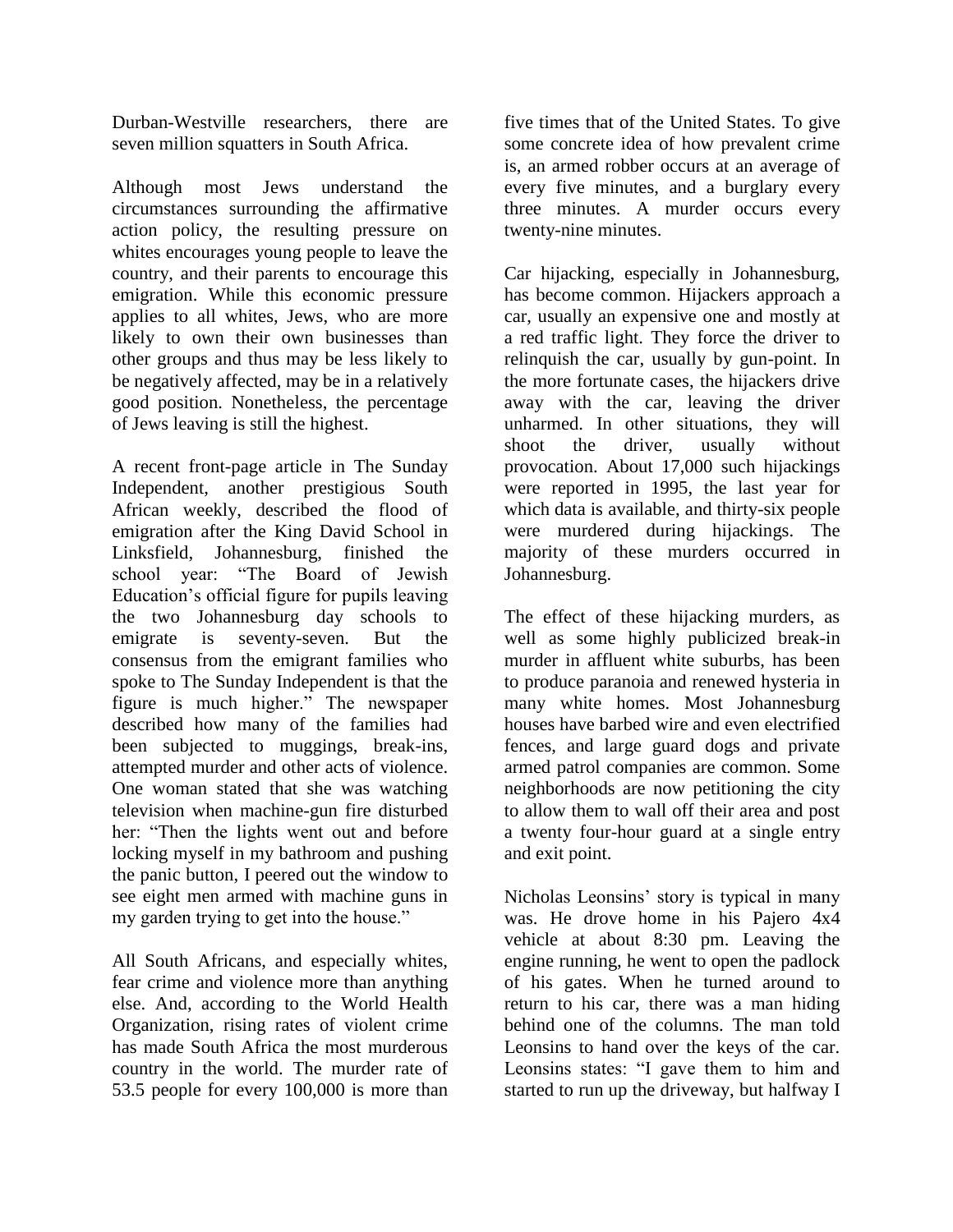either tripped or was tripped." As Leonsins lay on the driveway, a hijacker fired one shot at him at almost point-blank range. Fortunately for Leonsins, he had already started to roll away. The bullet only scraped the back of his neck and the top of his skull. With blood streaming down his back, he hid in nearby bushes. What makes the story unusual is that the hijackers failed to kill the driver, and that Leonsins was a subscriber to a private security company, Netstar. Netstar had placed a tracking device in the car and, within minutes, a helicopter and security car was following the stolen vehicle. About ninety minutes later, the Pajero was sitting in the driveway of a white Witbank resident. The number plates had been changed. Leonsins is horrified that the police have so far been unable to charge the Witbank resident or to find the hijackers. Because of his experience, he no longer expects the police to protect him or his family, so has employed a private security guard to guard his gate twenty-four hours a day. Leonsins feels violated and blames the government. In addition, his aunt was murdered in her home two years before and a cousin was recently hijacked at gunpoint.

Even the families of the rich and famous are victims. The father of Cape T9own's Olympic Bid chief, Chris Ball, died after being attacked in his Johannesburg home. Intruders broke into the Ball's home and tied up the elderly couple, Clifford, eighty-eight, and Cynthia, eighty-two. They stuffed a gag into Clifford's mouth and he choked to death.

But the rich can afford to hire guard and take other security precautions. The poor and the elderly are, as usual, the most vulnerable. This includes a large number of elderly Jews. The situation is particularly serious and widespread since many of the Jewish elderly have children who have

emigrated and may have little contact with their parents. The most recent sociodemographic study, conducted by Professor Allie A. Dubb, has indicated that the percentage of Jews over the age of seventy-five has doubled between 1970 and 1990. The emigration of so many of those aged twenty-five to forty has had an enormous negative impact on the economic and psychological well0-being of the parents, who are now senior citizens. Many of the Jewish elderly live in run-down apartment blocks in the run-down and dangerous neighborhoods in what used to be vibrant Jewish areas, such as Hill Brow and Jobber Park in Johannesburg. Today these areas are dangerous, and the elderly are easy prey for robbers, muggers, and petty thieves. Even the social workers who try to provide services for them are at risk. Recently, two mini-vans sent to shuttle the Jewish elderly to doctors' appointments and social visits were hijacked. Jewish communal agency volunteers now have to use their own cars for deliveries to the Johannesburg Jewish elderly in these areas.

While the elderly may be most at risk, even diplomats are not immune. Lebanon's Ambassador, Charbel Stephan, was handcuffed and roughed up by thugs at his residence in Houghton, an elite suburb of Johannesburg. In Durban, a Greek diplomat was car hijacked at gunpoint and his car was stolen.

As one observer phrased it, crime is acting as a "grim social leveler in the New South Africa." This refers to the fact that, during the Apartheid years, most whites lived in well-protected and generally safe segregated neighborhoods. Black presence was controlled, or better yet, restricted. Black townships were, however, not protected by the police to nearly the same degree – with the consequence that poor, innocent blacks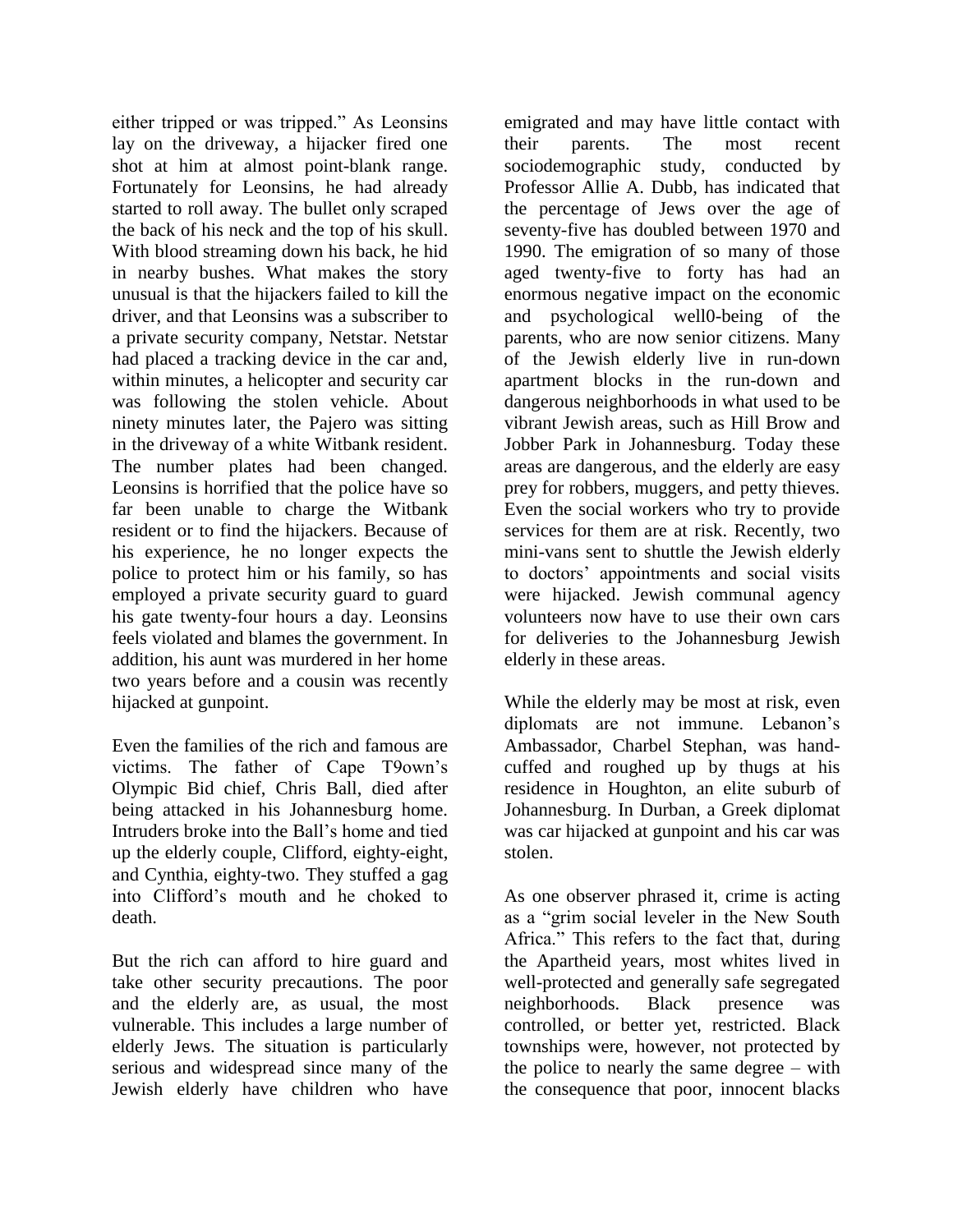suffered as the primary victims of black criminals. In the New South Africa, police are now accountable to all citizens and are, therefore, trying to protect black township dwellers from mobsters and hoodlums. Since there are no longer any pass laws or other restrictions on black presence in formerly all-white areas, it is now easier – and more profitable – for black criminals to prey on rich whites, as well as poor blacks. The result is white panic. And the Jews are by far the most panic-stricken.

Not only individuals and families are concerned over the security issue. Jewish Communal institutions are also taking the new social realities seriously. Not only are such institutions concerned that they could be the target of random crime or antisemitic attack, but also that they could be the secondary target for attacks against other institutions. The Cape Town Jewish Communal Building, for example, is right around the corner from the Supreme Court Building. During the many protests organized in front of the Supreme Court building, there was a fear that any violence could turn against the Jewish Communal Building. But, as political violence has shown rather dramatically, concern is now focused on random criminal activity and potential terrorist attacks.

Synagogues and other Jewish institutions have tight security, coordinated by a Jewish protection agency and supplemented by private security companies. While these security measures are slightly less than those taken on continental Europe by Jewish institutions there, they are dramatic in comparison to what was deemed adequate just a few years ago.

It is clear, then, that the people of South Africa are living under severe strain. Dr. Mark Nathan, a British psychiatrist working

in South Africa, reports: "There is so much mental trauma in this country that, as a psychiatrist, it is difficult to distinguish classic psychiatric symptoms from a situation where people have simply reached the end of their tether."

As a greater and greater percentage of the population are subjected to violent crime, the result has been a rising incidence of mental illness in Johannesburg and the rest of Gauteng. Both blacks and whites are suffering from psychological problems, although they are based on different reasons and occur in the context of different circumstances.

Dr. Dot Siwinska, who runs a private psychiatric practice in the affluent northern suburbs of Johannesburg where most of that city's Jews live, believes that a compou8nding factor in the psychological crisis facing South Africans is that there remains a strong social stigma against seeing a psychiatrist. Siwinska states that "we're all suffering from the same violence-related mood disorders; there is a depression epidemic in Gauteng. Manic depression, panic disorder, substance abuse, primary and secondary depression, adjustment disorders, schizophrenia…we're witnessing an increase in all of these. And there has been an explosion in the number of people suffering from post-traumatic stress disorder." She concludes by saying, "We're living in a sick society … but while you can counsel patients about coping, you cannot reassure them that things are going to improve. Life in Gauteng is brutal. It's the survival of the fittest."

Many of those who are not emigrating feel tremendous stress and this is manifested in various ways. One very noticeable impact has been in the rising divorce rate. The Orthodox Chief Rabbi, Cyril Harris, has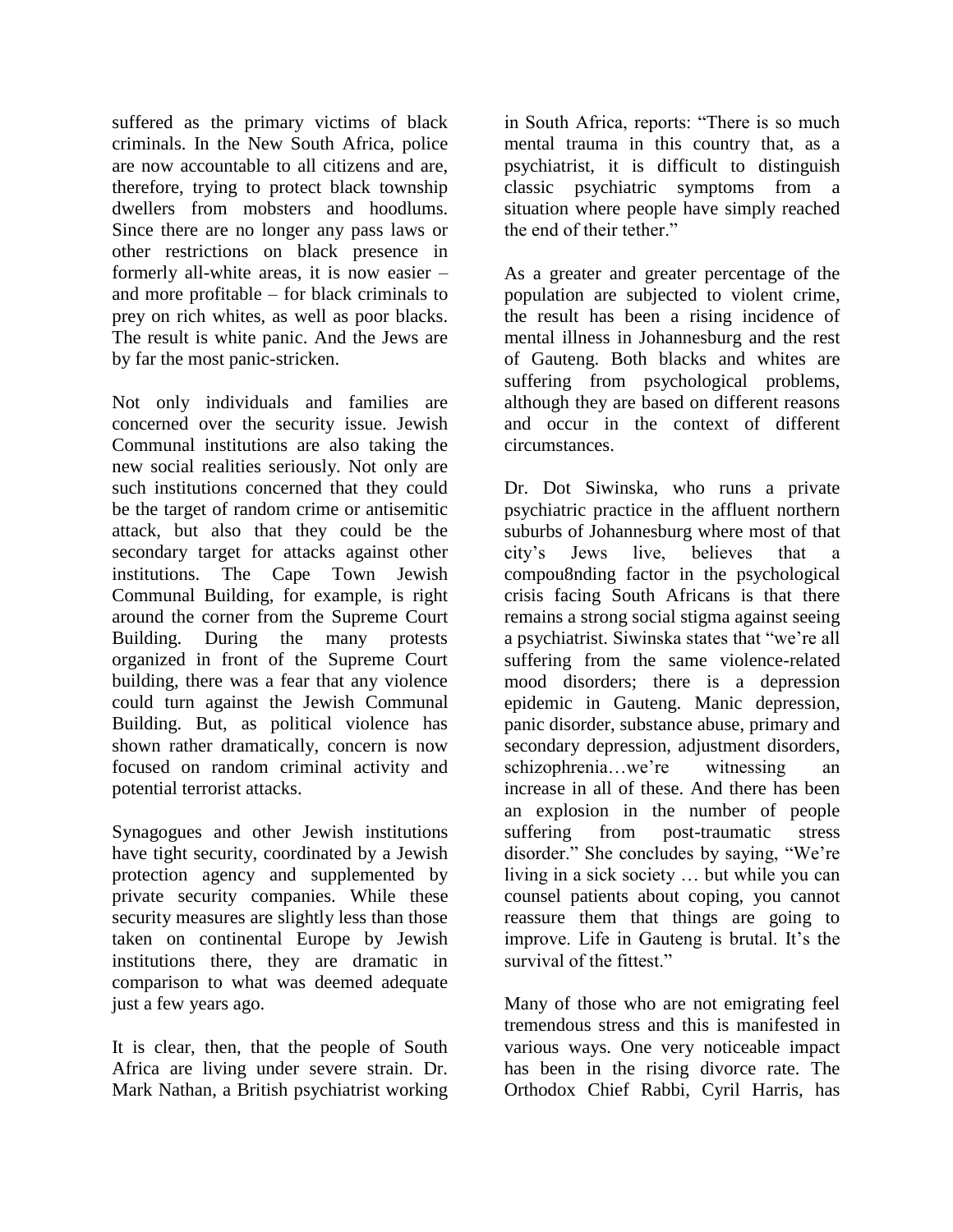expressed great concern over the "alarmingly" high divorce rate in the Jewish community. Referring to the pressures of living in South Africa, Harris said that "…an okay marriage survives an okay situation, but it takes a strong marriage to survive a bad situation"

Sherene Cuthbert, a researcher for pharmaceutical giant Roche, has been conducting tests on the level of stress experienced by management personnel around the world. She told one South African newspaper that "results have indicated that South Africa has one of the worlds most highly stressed populations…Apart from Bosnia and Croatia, South Africa has one of the most highly stressed populations in the world."

Many whites, and particularly Jews, feel extremely threatened. While concerns about violence are deep and legitimate there is also an element of hysteria. Part of this may be due to the circulation of fabricated stories and the tales which have now become firmly entrenched as urban myths, as well as to exaggerated details about actual crimes. For example, Gauteng Secretary for Provincial Public Safety and Security, Azhar Cachalia, reported recently that up to seventy percent of all reported hijackings did not actually take place, but were in fact fraudulent insurance claims. Nevertheless, the result has been a new push to emigrate.

Tens of thousands of Jews had emigrated in the years before the 1994 elections, but most of those who were still in South Africa after April 1994 appeared to have made the decision to stay. Now it appears that the rising violence, in particular, is causing many young Jews to once again consider emigration. Also, many had previously applied for visas and are only now receiving them, or had received visas which are valid

for a number of years which they must now either use or lose. The result has been a renewal of what had derogatorily been referred to as the "chicken run".

Newspapers are filled with advertisements offering assistance in emigration. "Immigration – Australia, New Zealand, Canada" one such advertisement is titled. Others state: "Opportunities Abroad, " "Free Seminar," "Job Search and Immigration," "Relocate" and, most directly "Have you had enough? Violence, Crime, Corruption. Falling standards of living, education and health? Free seminar – Immigration and Job search. OZ, NZ, Canada, UK, USA. Do not delay."

Jewish newspapers are also filled with such advertisements, as are those publications specifically targeted at South African Jews, considered a valuable asset. The Jewish community in Perth, Australia, in particular, which already has a high percentage of South Africans, constantly advertises the advantage of Jewish life in Perth. Attracting South African Jewish emigrants is one way of ensuring the vitality if the Diaspora Jewish community. In Sydney, entire congregations are regarded as "South African".

South African whites are continuing to emigrate. But, in contrast to the period immediately preceding the 1994 elections, when some whites were panicking and felt they had to escape from the country immediately, those who are emigrating now are moving slowly and planning carefully. As Mark Davidson, the first Secretary of the Canadian High Commission, states: "Their reasons for leaving remain the same, but there is no panic involved like before the elections. Emigrants have embarked on a slow, methodical but deliberate process of making their life elsewhere."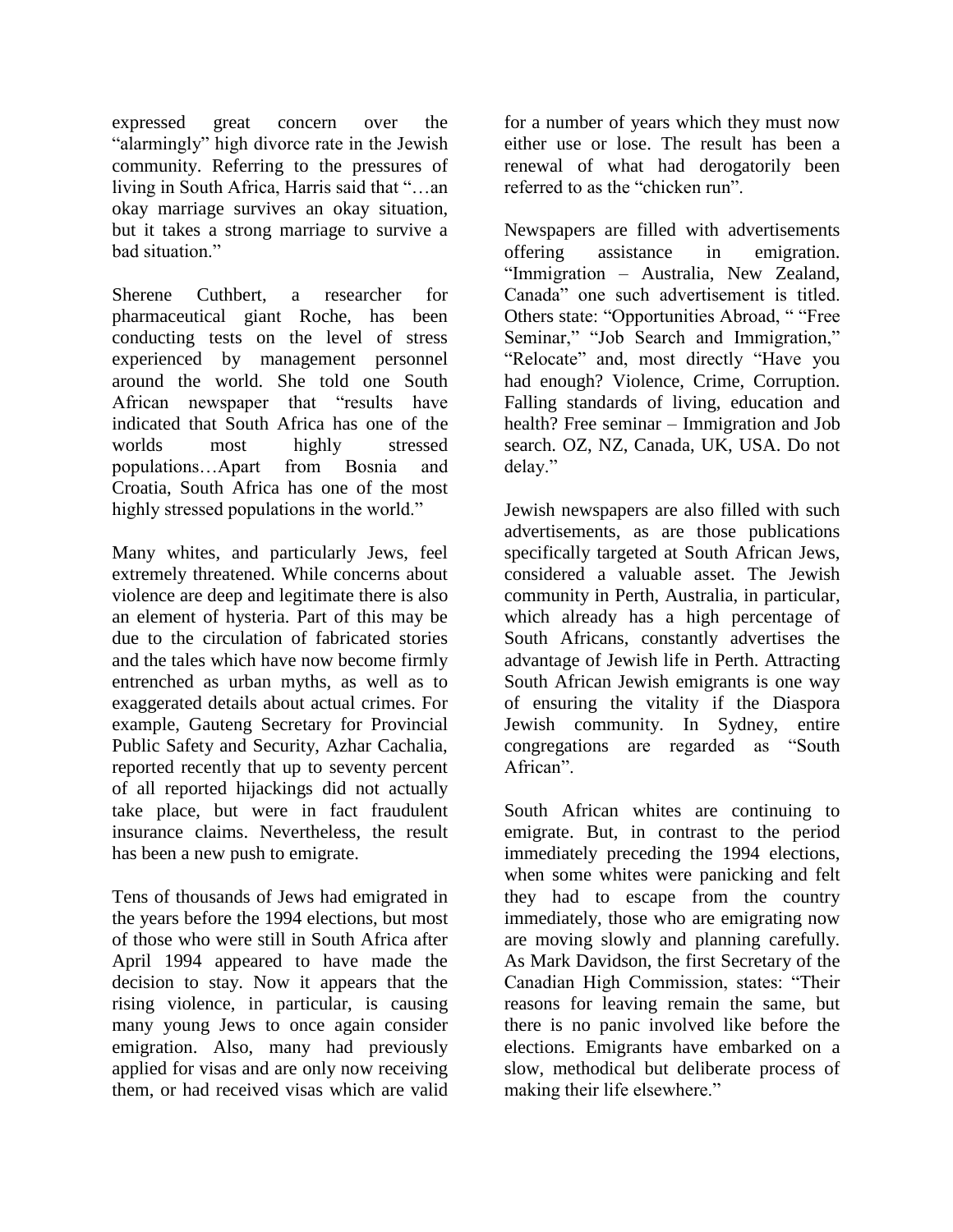This exodus is of great concern to the government. President Mandela stated, "We must stop this brain drain of people leaving our country for abroad." Speaking to a rally, attended mostly by blacks, in Port Elizabeth, he stated: "They have a role to play here. To think that you can now just push whites aside is fatal, that's suicide."

In 1995, speaking to an audience of 2000 people, including prominent members of the Jewish community, at Temple Emanuel, a large Reform Congregation in Houghton, Johannesburg, Mandela said: "Don't leave, don't let us down. You have nothing to fear from the ANC…I said this before the [1994] elections and I am repeating it today." He spoke of how blacks had been denied the advantages of whites in education, skills and economic opportunity. But he assured whites, including Jews, that they were "marked for leadership in the new multiparty, multi-racial South Africa." Their skills were desperately needed and they should not abandon the country in its time of rebuilding. On the platform with Mandela were Jewish African National Congress (ANC) candidates, Martin Sweet, Clive Gilberta, and Eve Jammy, as well as Chairman of the North-West branch of the ANC, Sol Cohen, and Professor Selma Browde, a veteran anti-Apartheid Jewish activist.

But Jews have, on the whole, been inward rather than outward looking. As Gerald Leissner, the previous President of the South African Jewish Board of Deputies, states: "Jews tend to worry about themselves – not the broader community. That doesn't apply to everybody and I find it very interesting now that in non-governmental organizations, government, advisors to government and consultants there are a lot of young Jews who have come out of the woodwork…"

The central Statistics Service (CSS) has recorded that emigration is up. But the CSS statistics only reveal those who declare at the airport that they are emigrating. Most emigrants do not formally emigrate – they just leave. This is because there is no advantage in officially emigrating, and it allows them to continue drawing their yearly travel allowance from otherwise blocked funds. Also, many of the emigrants are young adults who leave for a year with tentative plans to stay in London, Sydney, New York or Tel Aviv. It is only years later that they are sure that they have emigrated, rather than having lived abroad for a period before returning.

Despite this current of insecurity most South African Jews believe that there is a future for them in South Africa. There remains between 80,000 and 100,000 Jews in the country and Jewish life in Johannesburg and Cape Town remains very active. According to the 1980 census, there were 117,963 Jews in South Africa, of whom fifty-five percent lived in Johannesburg, twenty-three percent in Cape Town, five percent in Durban, three percent in Pretoria, and two percent in Port Elizabeth. Jews constituted twelve percent of all whites in Johannesburg, almost six percent of all whites in Cape Town, and much lower percentages in all the other urban centers.

In the past, Jews had settled in dozens of small towns throughout South Africa. Over the past twenty years almost all of them have migrated to the larger cities – or abroad. Few Jews remain in these towns, and dozens of small synagogues have closed or function only on high holidays. This has affected both Orthodox and Progressive congregations. Jews have not only left the small towns, they have also left and continue the leave the medium-sized cities such as Port Elizabeth, Bloemfontein, East London,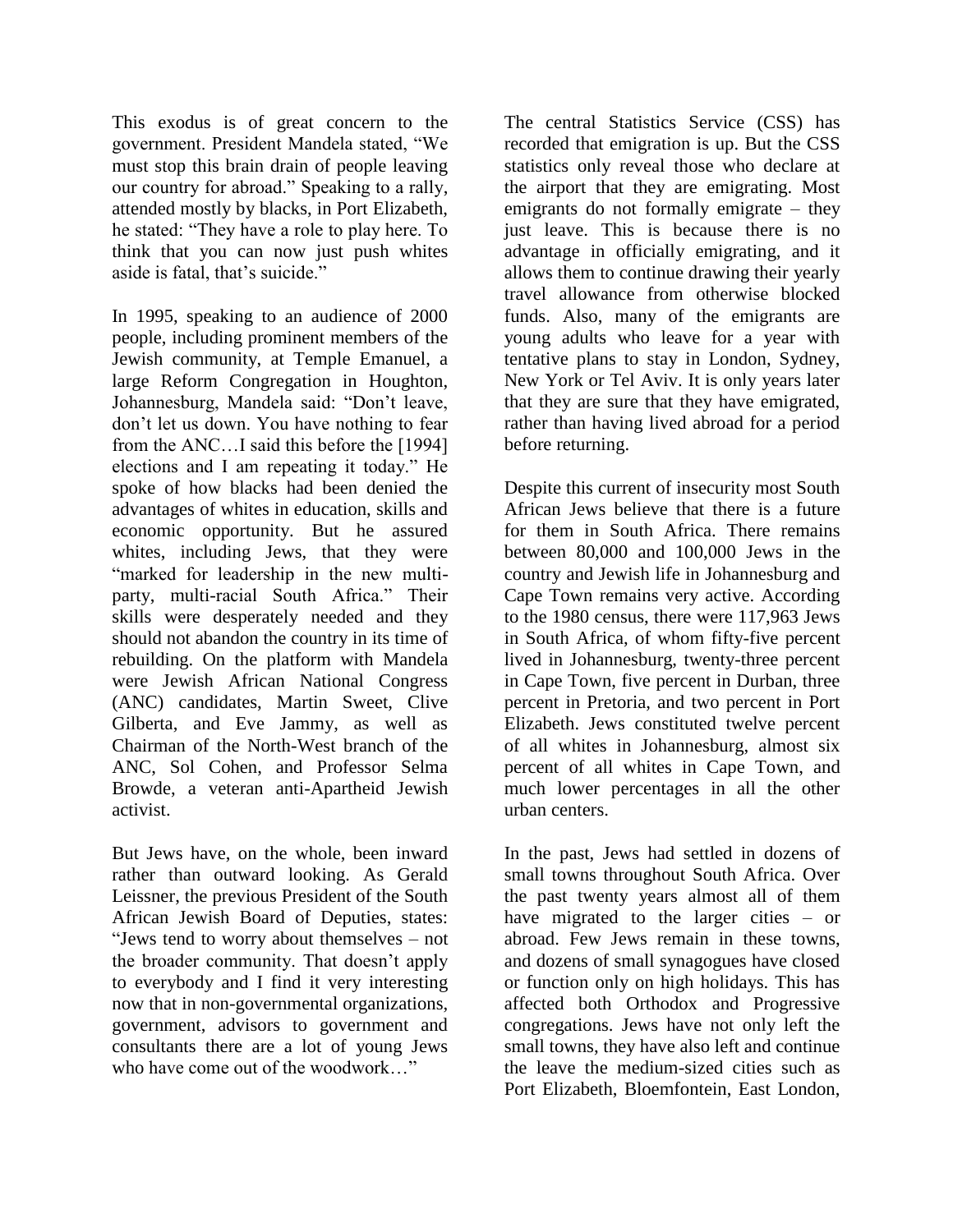Pretoria and even Durban. Therefore, not only is South African Jewry smaller than it was twenty years ago, it is also much more concentrated, with the vast majority of Jews in just two cities – Johannesburg and Cape Town.

One might expect that the ideological revolution which is now creating a radical transformation of society would have a similar liberalizing impact on Jewish beliefs and ideology, but this has not proved to be the case. Rather, the community is becoming much more fundamentalist. In Johannesburg especially there has been an increase in the number of small ultra-Orthodox minyanim, and a growing Baal Teshuvah movement is apparent.

Ohr Sameach, a Ball Teshuvah program, claims to attract close to a thousand people to its Monday-night classes in Johannesburg. Lubavitch, long anathema in this heavy Lithuanian Mitnagid Community, has grown by leaps and bounds in both Johannesburg and Cape Town. A leading Reform rabbi, Arthur Seltzer, has become a Lubavitch supporter and is now studying and teaching in Lubavitch institutions in Cape Town. Lubavitch has completed a successful fundraising campaign to renovate their entire headquarters in Cape Town.

The Orthodox Chief Rabbi stresses that: "Our Jewish community is blessed with abundant talent and, in the current situation, it is vital that we play a positive role. We must do this, not because of any dividends that may be accepted by our community, not in order to avoid antisemitism, but quite simply because it is the right thing for us to do." He has also represented the Jewish community at national occasions. He spoke at the funeral of Chris Hanna and Joe Solve, both prominent South African Communist Party (SAC) and ANC leaders, for which some criticized him. Solve's funeral, in particular, was a delicate issue because Solve had been born a Jew but had declared himself an atheist and was not involved in Jewish communal affairs. Despite this, Harris gave a glowing eulogy, and suggested that Solve had been a more religious Jew than observant Jews who actively or passively supported Apartheid ever were.

Critics within the Jewish community attacked Harris for his eulogy and more generally for his universalistic attitudes. Despite these and other attacks, Harris had attempted to steer South African Orthodoxy towards social justice activism, as well as religious moderation.

Reform is recorded in the Dubb Study as thirteen percent of all Jews. But a terribly destructive split in the country's largest Progressive congregation, Imanu-Shalom in Johannesburg, has reduced the movement's strength in that city substantially. Two British Reform rabbis, Hillel Avidan, the Chairman of the South African association of Progressive Rabbis, and Michael Standfield, are working to revive two of Johannesburg's Progressive congregations. Another shul, the Shalom Congregation, is led by Rabbi Ady Assabi, who was the central figure in the Imanu-Shalom split. Congregation Shalom left the World Union for Progressive Judaism and has become independent, loosely affiliated with the Conservative Mesorati Movement.

This has made Cape Town's Temple Israel, with 1,220 units, the country's largest Progressive Congregation. Temple Israel narrowly avoided a split similar to that of Imanu-Shalom, and has maintained a high profile in Cape Town. The congregation hosted Nobel Prize laureate Archbishop Desmond Tutu at a Shabbat Peace Service and furnishes much of the budget for the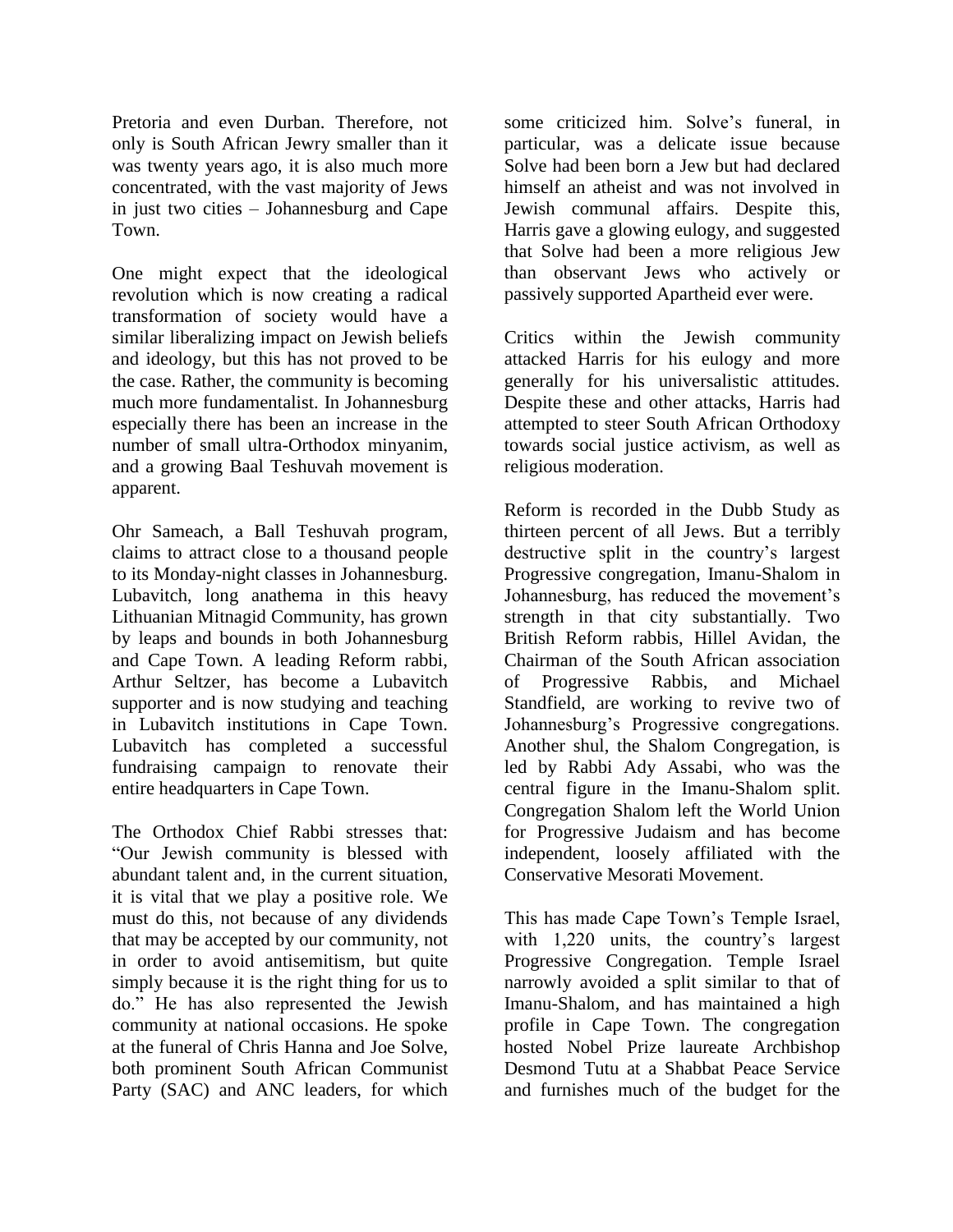South African Union for Progressive Judaism.

The shift to the religious right has been felt by the Reform community as well. The rabbi of what used to be the largest Progressive congregation in the country, Rabbi Ady Assabi of the Imanu-Shalom Congregation, broke with the Reform Movement and then loosely affiliated with the World Conservative Mesorati Movement. This precipitated an internal struggle between Assabi's followers and those loyal to Reform Judaism. The result, after a bitter battle and a civil court case, saw the congregation dissolve and Temple Emanuel returned to the Reform Movement while Congregation Shalom remained Independent, with a loose affiliation to the Conservative Movement.

In Cape Town Temple Israel then became the largest Reform Congregation but it, too, almost underwent a religious transformation to the right under Rabbi Arthur Seltzer, a graduate of the Hebrew Union College – Jewish Institute of Religion in New York. After a bitter struggle, Seltzer resigned and took up a Conservative pulpit in California. Recently, he was appointed as the Minister to the Cape Town Hebrew Congregation, better known as the Gardens Shul. He has now become a Lubavitch Hassid with a deep interest in Jewish mysticism, and is studying for an Orthodox smicha through Lubavitch in South Africa.

Working from within the Reform Movement, the Chairman of the South African Association of Progressive Rabbis, Hillen Avidan, has also tried to strengthen Reform Judaism by increasing its traditionalist bent. He urged that the names of the two synagogues that he served (he has since given up the smaller one and is now rabbi solely at the Sandton Reform Congregation) be Hebraized and the result is Bet David instead of Temple David in Sandton and Bet Menorah instead of Temple Menorah in Pretoria.

His reasons were that: "In the nineteenth century, Reform Jews in Germany and the USA were highly assimilationist and saw themselves as Germans or Americans of the Jewish persuasion. They eschewed the concept of a Jewish Nation and expunged from their liturgies all references to Shivat Tziyyon (returning to Zion). On both social and theological grounds they rejected the notion of rebuilding the Temple and restoring the sacrificial cult to its former central position in Jewish life." If "The Temple" was not to be rebuilt then each local synagogue could be referred to as a "temple," emphasizing Reform Jewish contentment with Diaspora existence and disinterest in returning to Zion. In substituting the world temple for shul or synagogue, Reform Jews of the past were stating that Berlin or Cincinnati had replaced Jerusalem in their hearts and minds.

Reform Jews of the late twentieth century still object to the reinstitution of animal sacrifices but no longer resist Jewish peoplehood or Zionism. The Shoah was a tragic reminder that Jews are regarded by others as a people – whether Jews like it or not. The establishment of Israel forced Reform Judaism to alter its stance on Zionism and, nowadays, the only serious anti-Zionists are those who belong to rightwing Orthodox Judaism.

The world temple belongs to another age and is today inappropriate. We are, therefore, pleased to have adopted more Jewish and less assimilationist names in both Sandton and Pretoria and wonder if other Reform synagogues will follow the example.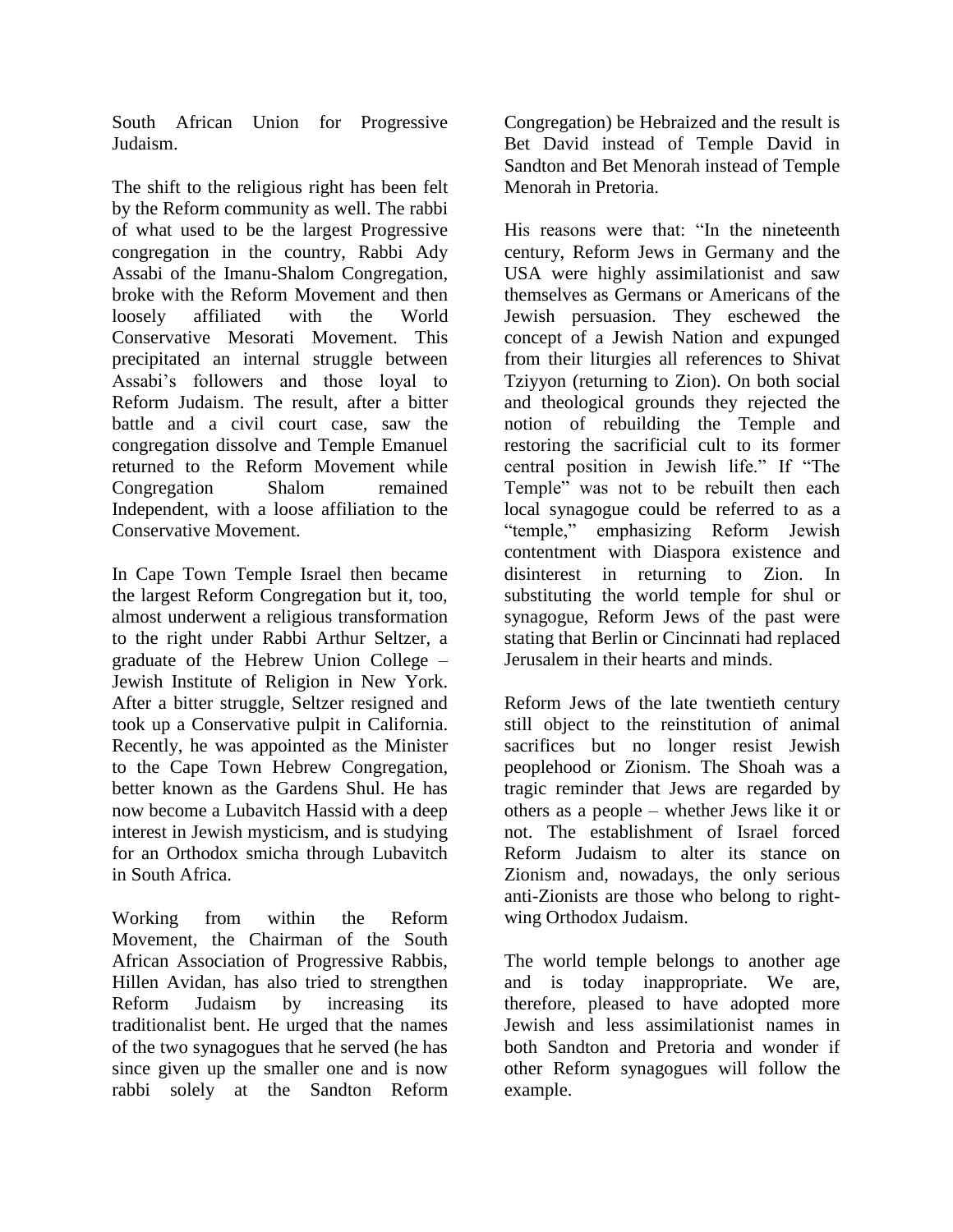In addition, Avidan has made efforts to start a Reform day school. Avidan states that many of his congregants have children attending the Orthodox King David schools and he believes that there "is often more than a hint of anti-Reform prejudice." Further, "King David pupils are not free to ask contentious questions of Orthodox teachers."

In a newsletter to his congregation, Avidan wrote that "All we need to achieve a school of our own is commitment…if sufficient numbers of people are prepared to commit their energies to selling the idea and to raising the required funds we will succeed."

Unfortunately, Avidan is probably over optimistic. The Reform congregations of South African are primarily populated by elderly adherents recruited forty years ago by Rabbi Weiler and a few others, or conversionary couples. These conversionary couples either want to fit into the existing Jewish community without drawing attention to themselves as different, and understandable goal in the conformist Jewish community of the country, or do not care enough to put in the effort to build any Judaic project, and are certainly not willing to put in the tremendous time, effort and financial resources necessary to build such a school.

Nevertheless, it is a fact that both Melbourne and Sydney in Australia have Reform Jewish schools with enrollments of four hundred to six hundred each. Since Johannesburg has a larger Jewish population than either of the Australian cities, it is not unreasonable to think that Johannesburg too could support a Reform day school. But in reality the Reform Movement is far weaker in Johannesburg than in either Melbourne or Sydney, and South African Jews are extremely shy about committing funds to

anything in a country when they do not have faith that the community will maintain itself over the long term. Certainly, they are reluctant to support Jew projects of any kind in a community which is struggling just to maintain existing institutions.

In the shrinking world of South African Jewry, too frequently the leaders and members of various institutions zealously guard their territory rather than to try to consolidate into large units which could be more efficient and more productive. In Cape Town, the city bowl area has two Orthodox synagogues, the Gardens Shul and the Schoonder Street Synagogue. Both have lost hundreds of members over the past decade or so, and both are large structures which fill only a small percentage of their potential capacity on Friday nights and even few or Saturday mornings – and both struggle to find daily minyanim. The councils of the two synagogues have negotiated for years to amalgamate, but some leaders and members do not wand to risk "losing their shul." Two struggling synagogues continue to struggle, and the most recent plan to merge was once again defeated.

Another example is the Yeoville Synagogue in Johannesburg, which burned down a few years ago. Despite the awareness that the congregation had a dim future in a rapidly changing neighborhood, the council insisted on using the insurance money to rebuild the synagogue, rather than investing it in a project which would better serve communal needs into the next century. The same course was followed by the Rondebosch Congregation in Cape Town.

The future of South African Jewry, according to Jewish organizational leader Gerald Leissner, depends on the quality of its leadership. "I see a great future for the community [in South Africa if it has]…good